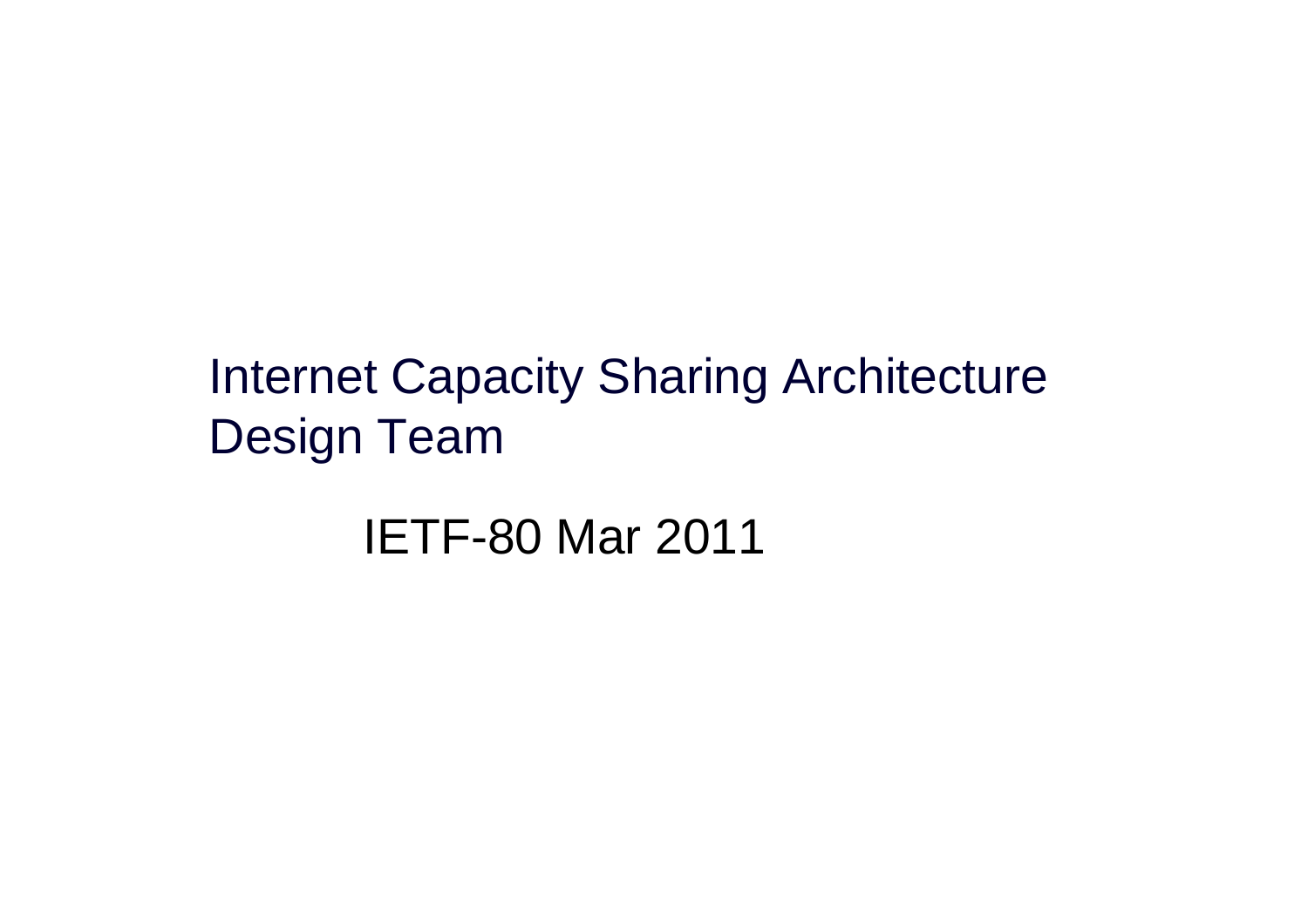## "relaunch!"

- we have a design team (again)
- and some (apparent) consensus on action
- to write an informational IRTF RFC
- problem space: network capacity sharing
	- accounting for and being able to allocate or limit
		- a share of the distributed network resources
	- identify goals that are useful, not useful but harmless, harmful
	- identify solutions harmful to others with more useful goals
- scenarios discussed:
	- residential access network (e.g. Comcast's RFC 6057)
	- •multi-tenanted data centre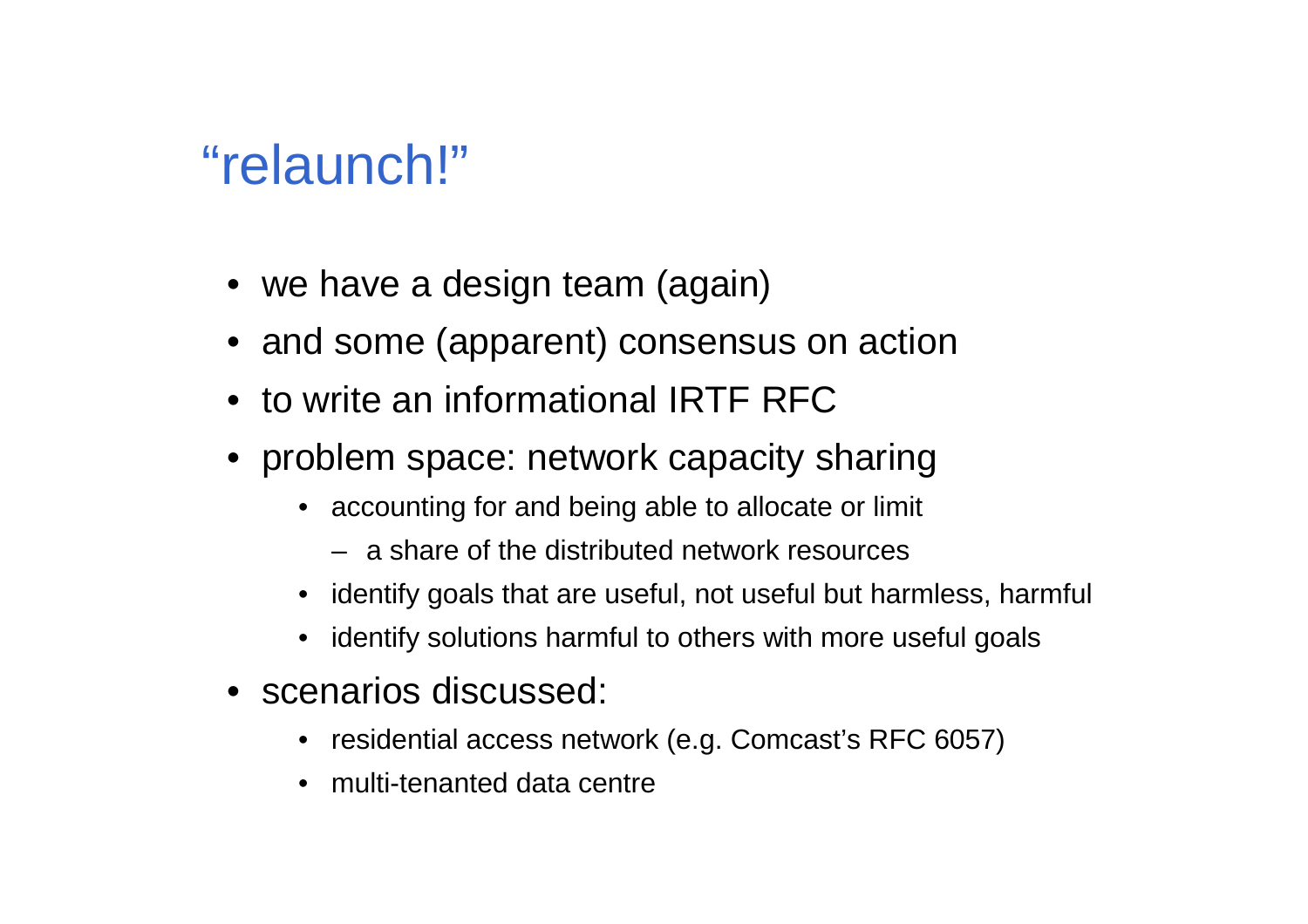## people

#### met today

- Murari Sridharan
- Michael Welzl
- Gorry Fairhurst
- $\bullet$ Bruce Davie
- Fred Baker
- Bob Briscoe

#### in the background

- Mark Handley
- $\bullet$ **Matt Mathis**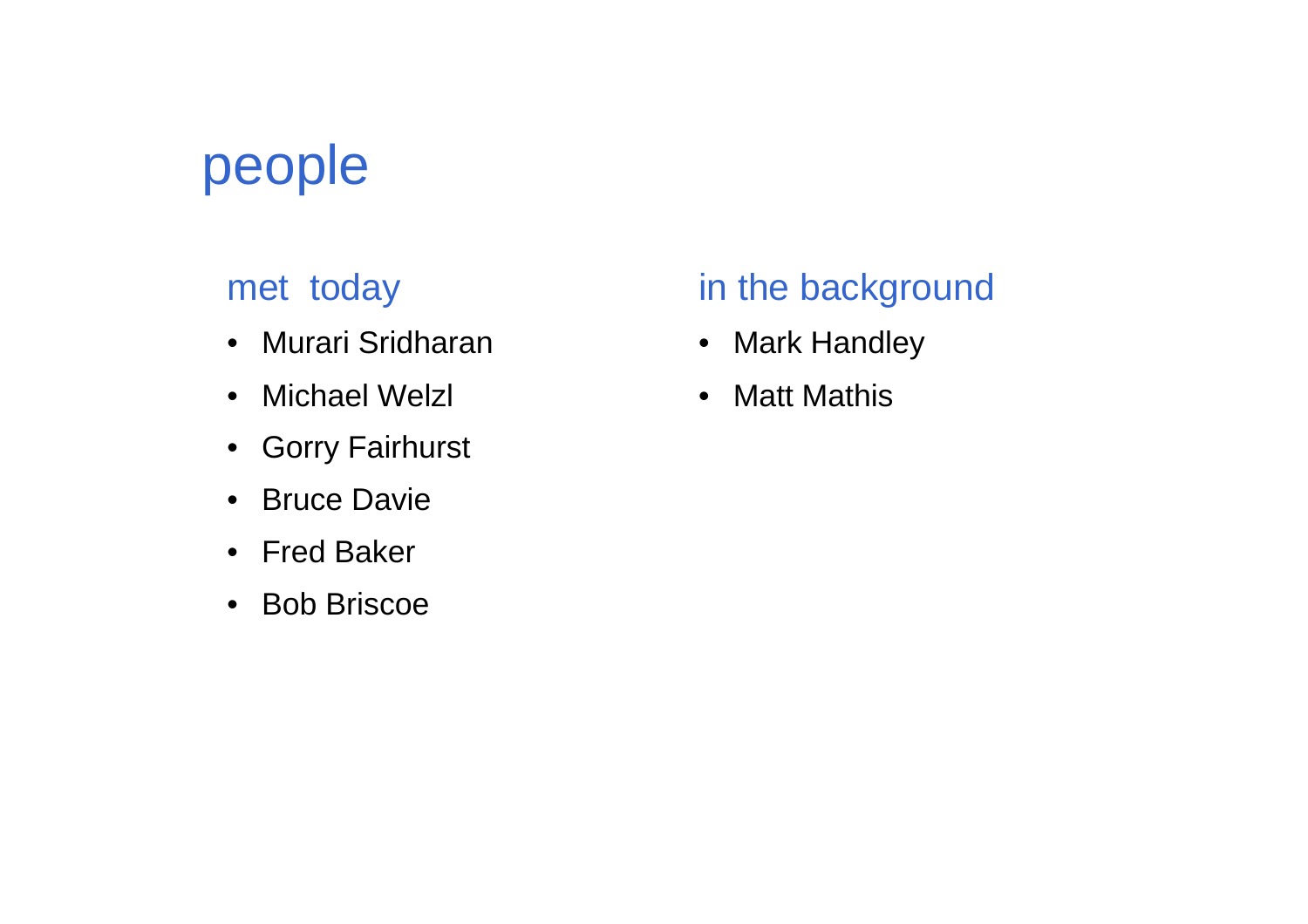## what we don't want to do

- not aiming to recommend solutions
- not the 'account identifier' problem
	- needs solving in the data centre, but not our problem here
- not polemic like "Flow-rate fairness, Dismantling a Religion"
	- but a similar main message…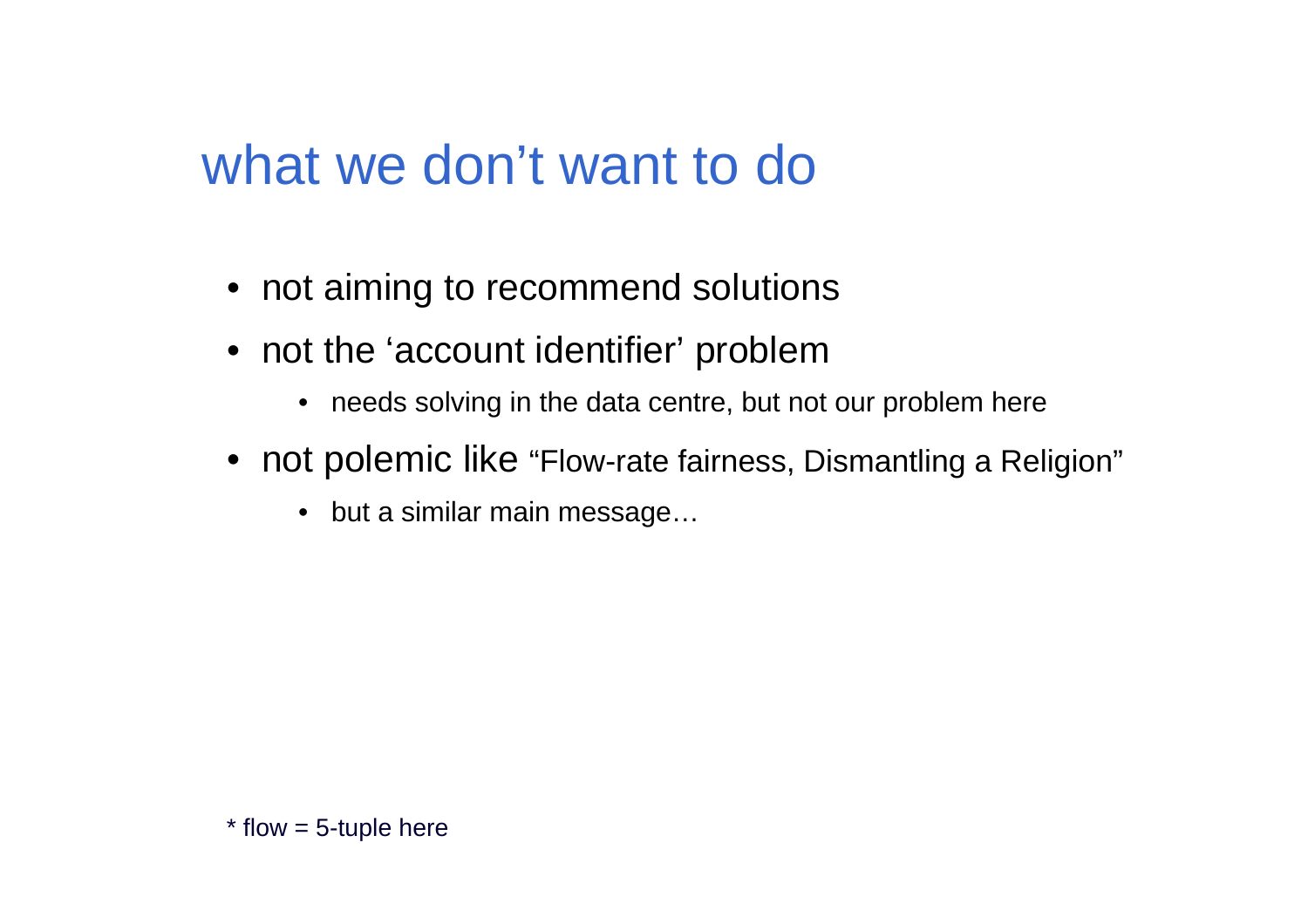# what are we saying?

- focus on goals enforced in the network
- flow\* equality is a non-goal
- flow fairness on end-systems misguided but harmless
- • but enforcing flow-equality in the network is harmful
	- •need to explain why
	- willing to give examples
- point to good practice even if not ideal
	- Comcast's RFC 6057: during peak demote class of high volume users
- misguided but only weakly harmful
	- 'fair' queuing per site
- harmful (e.g to goals of LEDBAT-like transports)
	- approx fair drop (AFD), CHOKe
	- 'fair' queuing per flow